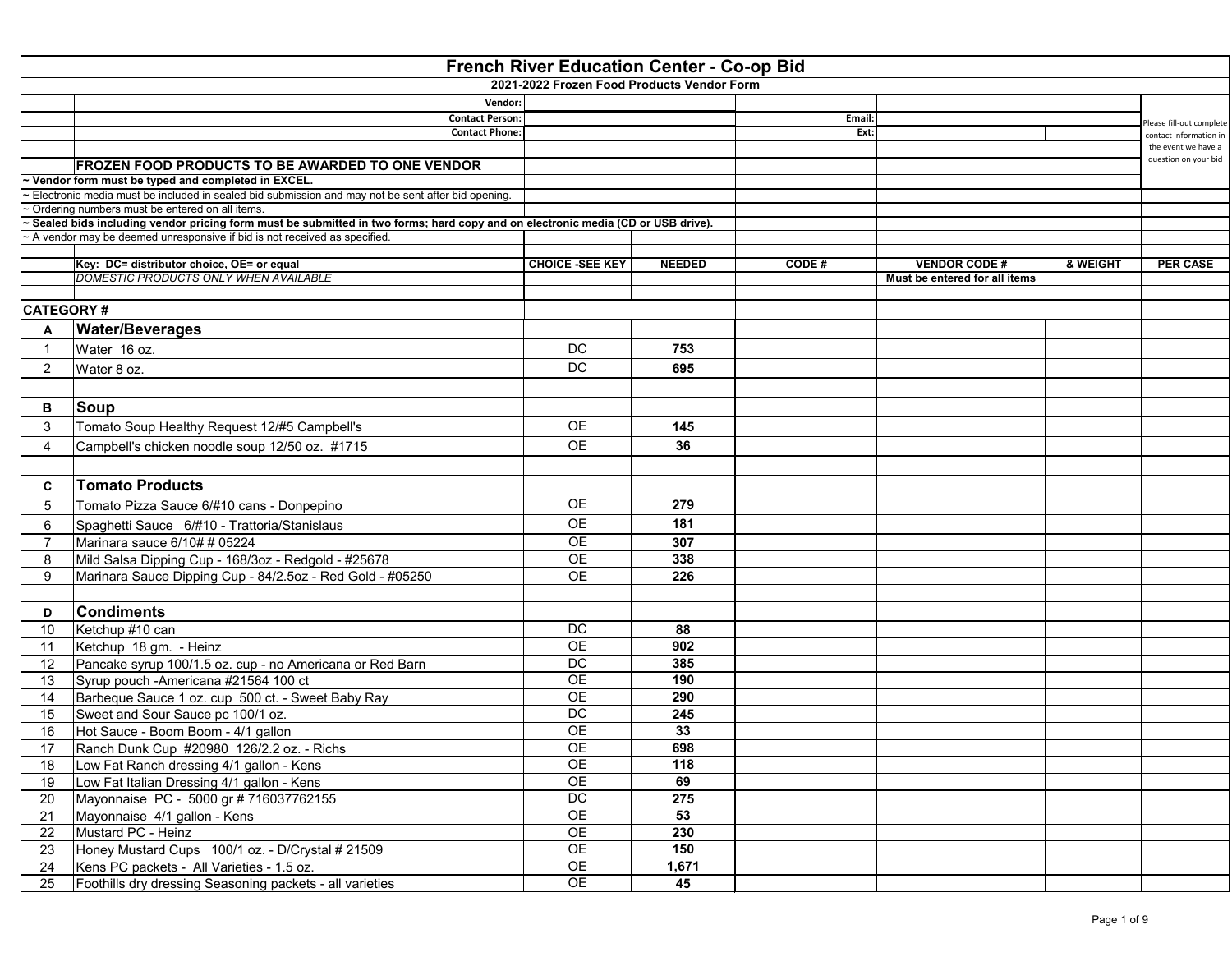|    | Key: DC= distributor choice, OE= or equal                                         | <b>CHOICE -SEE KEY</b> | <b>NEEDED</b> | CODE# | <b>VENDOR CODE#</b>           | & WEIGHT | <b>PER CASE</b> |
|----|-----------------------------------------------------------------------------------|------------------------|---------------|-------|-------------------------------|----------|-----------------|
|    | <b>DOMESTIC PRODUCTS ONLY WHEN AVAILABLE</b>                                      |                        |               |       | Must be entered for all items |          |                 |
|    |                                                                                   |                        |               |       |                               |          |                 |
| 26 | French Dressing 4/1 gallon - Kens                                                 | <b>OE</b>              | 25            |       |                               |          |                 |
| 27 | Cheese Sauce - Cheddar 6/#10-Lucky Leaf LF reduced sodium                         | <b>OE</b>              | 198           |       |                               |          |                 |
| 28 | Nacho Cheese Sauce 6/#10                                                          | <b>DC</b>              | 32            |       |                               |          |                 |
| 29 | Vegetable Oil 6/gallon                                                            | <b>DC</b>              | 36            |       |                               |          |                 |
| 30 | 75%/25% Blend Oil #13560 6/1 gallon Sicilian                                      | <b>OE</b>              | 46            |       |                               |          |                 |
| 31 | Molasses - gallon                                                                 | <b>DC</b>              | 45            |       |                               |          |                 |
| 32 | Foothills Chicken gravy 8/14 oz. #073T-T0700                                      | <b>OE</b>              | 27            |       |                               |          |                 |
| 33 | Salsa cups Red Gold - 168/3 oz case                                               | <b>OE</b>              | 121           |       |                               |          |                 |
| 34 | Hummas - Classsic PC - Cedars - 48/2.5oz - #29022                                 | <b>OE</b>              | 256           |       |                               |          |                 |
| 35 | Dill Pickle - Hamburger - Sliced - 6/#10 - Heinz - #19045                         | <b>OE</b>              | 76            |       |                               |          |                 |
|    |                                                                                   |                        |               |       |                               |          |                 |
| Е  | Vegetables - All Frozen Vegetables Minimum US No. 2 Grade                         |                        |               |       |                               |          |                 |
| 36 | Corn 20# bulk                                                                     | <b>DC</b>              | 41            |       |                               |          |                 |
| 37 | Broccoli Florets - US Grade 1 - 20# bulk                                          | <b>DC</b>              | 87            |       |                               |          |                 |
| 38 | Potatoes - instant - Simplot/bags - Idahoan                                       | <b>OE</b>              | 124           |       |                               |          |                 |
| 39 | Relish PC .9 gr/200 ct                                                            | <b>DC</b>              | 51            |       |                               |          |                 |
| 40 | Black Olives 6/#10 sliced - American Grown                                        | <b>DC</b>              | 48            |       |                               |          |                 |
| 41 | Pickles Dill Chip 5 gal                                                           | <b>DC</b>              | 25            |       |                               |          |                 |
| 42 | Banana pepper pickle - sliced - 4/1 gallon                                        | <b>DC</b>              | 27            |       |                               |          |                 |
| 43 | Kidney beans, domestic 6/ #10 cans                                                | <b>DC</b>              | 112           |       |                               |          |                 |
| 44 | B&M Baked Beans 6/#10 #33049                                                      | <b>OE</b>              | 264           |       |                               |          |                 |
| 45 | Chili Beans with beef - Highland 6/#10 cans                                       | <b>OE</b>              | 50            |       |                               |          |                 |
| 46 | Instant Refried Beans 28 oz./ 6 bags                                              | <b>DC</b>              | 60            |       |                               |          |                 |
| 47 | Plantains - frozen sliced bulk - 10/30#                                           | <b>DC</b>              | 31            |       |                               |          |                 |
| 48 | Carrots - any brand - 24-30# cases                                                | <b>DC</b>              | 34            |       |                               |          |                 |
| 49 | Mixed - any brand - 24-30# cases                                                  | <b>DC</b>              | 34            |       |                               |          |                 |
| 50 | Corn on the Cob - Mini - 96/3" - Regal - #31620                                   | <b>OE</b>              | 32            |       |                               |          |                 |
| 51 | Mini Peeled Carrots - 100/2.6oz - Carr USA - #72800                               | <b>OE</b>              | 372           |       |                               |          |                 |
| 52 | Tasty Brand Onion rings #99678 - 178/2.69 oz                                      | <b>OE</b>              | 55            |       |                               |          |                 |
| 53 | Hummus 48/2.5 oz - all flavors                                                    | DC                     | 133           |       |                               |          |                 |
|    |                                                                                   |                        |               |       |                               |          |                 |
| F. | <b>Spices</b>                                                                     |                        |               |       |                               |          |                 |
| 54 | Granulated Garlic 21 oz.                                                          | <b>DC</b>              | 73            |       |                               |          |                 |
| 55 | Garlic Spray (Butter Buds Buttermist) - 14 oz., 6/cs                              | <b>OE</b>              | 56            |       |                               |          |                 |
| 56 | Dehydrated onion 3#                                                               | <b>DC</b>              | 48            |       |                               |          |                 |
| 57 | Chili Powder - any brand - approx 5 oz                                            | <b>DC</b>              | 42            |       |                               |          |                 |
| 58 | Oregano - any brand - approx 5 oz                                                 | <b>DC</b>              | 54            |       |                               |          |                 |
| 59 | Basil - any brand - approx 5 oz                                                   | <b>DC</b>              | 54            |       |                               |          |                 |
| 60 | Parsley - any brand - approx 5 oz                                                 | <b>DC</b>              | 44            |       |                               |          |                 |
| 61 | Cinnamon - any brand - approx 5 oz                                                | DC                     | 39            |       |                               |          |                 |
| 62 | Cumin - any brand - approx 5 oz                                                   | <b>DC</b>              | 40            |       |                               |          |                 |
| 63 | Onion Powder - 1/20oz - Highland Market Premier - #27299                          | <b>OE</b>              | 63            |       |                               |          |                 |
| 64 | Pepper - Black Ground Coarse Grind - 1/16oz - Highland Market Premier -<br>#27105 | <b>OE</b>              | 50            |       |                               |          |                 |
| 65 | Spice - Chili Powder - 1/16oz - Highland Market Premier - #27137                  | OE                     | 25            |       |                               |          |                 |
|    |                                                                                   |                        |               |       |                               |          |                 |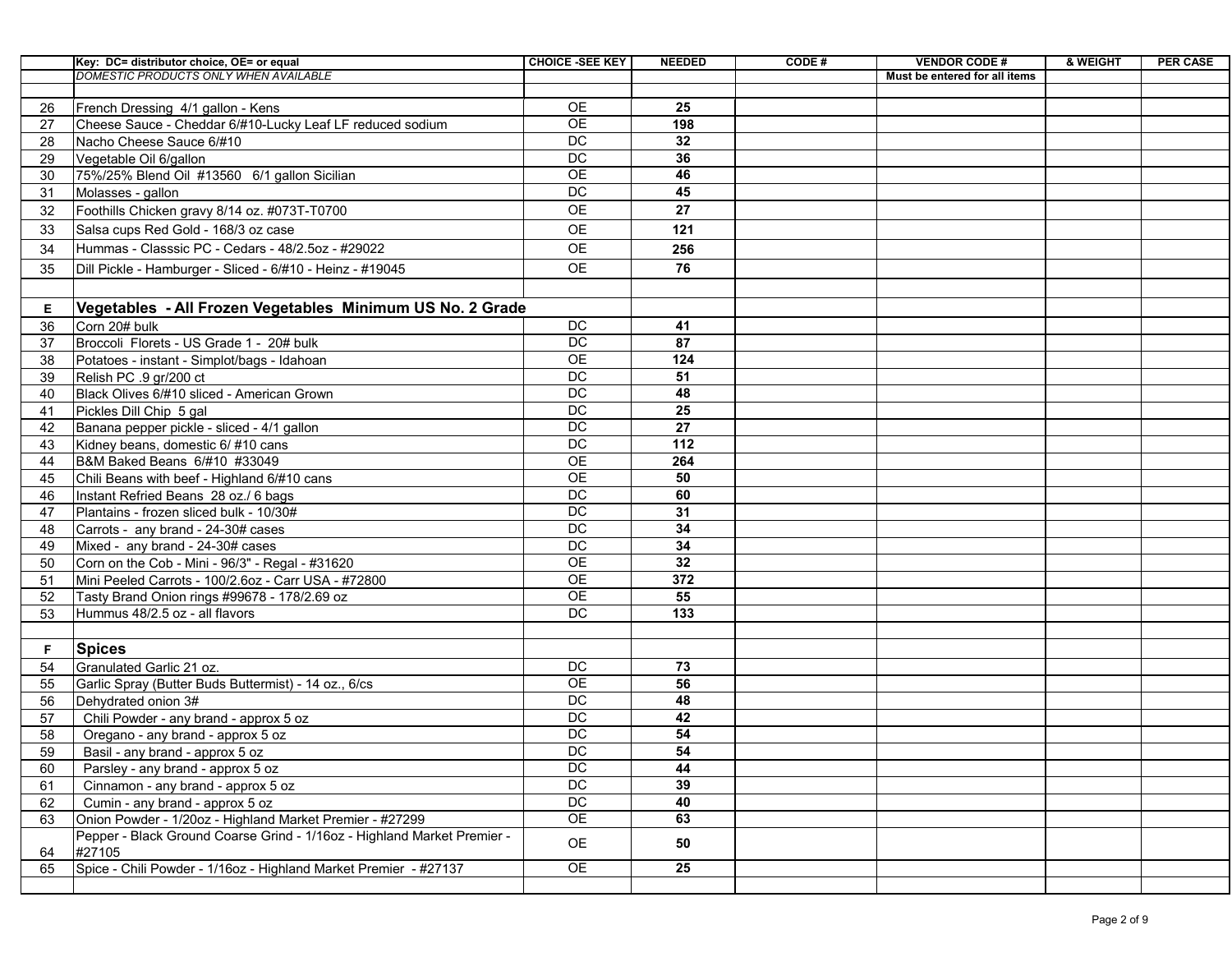|          | Key: DC= distributor choice, OE= or equal                                                                                     | <b>CHOICE -SEE KEY</b> | <b>NEEDED</b> | CODE# | <b>VENDOR CODE#</b>           | & WEIGHT | <b>PER CASE</b> |
|----------|-------------------------------------------------------------------------------------------------------------------------------|------------------------|---------------|-------|-------------------------------|----------|-----------------|
|          | <b>DOMESTIC PRODUCTS ONLY WHEN AVAILABLE</b>                                                                                  |                        |               |       | Must be entered for all items |          |                 |
|          |                                                                                                                               |                        |               |       |                               |          |                 |
| G.       | <b>Bakery</b>                                                                                                                 |                        |               |       |                               |          |                 |
| 66       | Granulated Sugar 50#                                                                                                          | <b>DC</b>              | 45            |       |                               |          |                 |
|          |                                                                                                                               |                        |               |       |                               |          |                 |
| Н.       | <b>Poultry</b>                                                                                                                |                        |               |       |                               |          |                 |
| 67       | Chicken Patty - Tyson #10703040928 148/3.5 oz.                                                                                | <b>OE</b>              | 271           |       |                               |          |                 |
|          | Buffalo Chicken Patties -Tyson Hot & Spicy 3.49 oz. - man code                                                                | <b>OE</b>              | 70            |       |                               |          |                 |
| 68       | 10703140928                                                                                                                   |                        |               |       |                               |          |                 |
|          | Whole grain breaded Chicken Pattie - Advance Pierre -3 oz. - man code                                                         | <b>OE</b>              | 52            |       |                               |          |                 |
| 69       | 24530-0                                                                                                                       |                        |               |       |                               |          |                 |
| 70       | Goldkist chicken Homestyle WG chicken nuggets #6116 -30#/case                                                                 | <b>OE</b>              | 243           |       |                               |          |                 |
| 71       | WG Chicken Nuggets #54487 Rich Chicks 20#                                                                                     | <b>OE</b>              | 50            |       |                               |          |                 |
| 72       | Chicken chunk nugget WG FC #10023780928 - Tyson                                                                               | <b>OE</b>              | 130           |       |                               |          |                 |
| 73       | Teriyaki Chicken Dippers - 400 count/.75 oz. - Pierre # 2417                                                                  | <b>OE</b>              | 100           |       |                               |          |                 |
|          | Brakebush Gold n Spice breaded chicken breast strips - fully cooked,                                                          | <b>OE</b>              | 120           |       |                               |          |                 |
| 74       | chopped & formed #5843 10# box                                                                                                |                        |               |       |                               |          |                 |
| 75       | Tyson boneless wings #10383240928 1/175 ct                                                                                    | <b>OE</b>              | 87            |       |                               |          |                 |
| 76       | Chicken Wings - 1st & 2nd sections-Tyson #10346960928- 30#                                                                    | <b>OE</b><br><b>OE</b> | 50<br>77      |       |                               |          |                 |
| 77       | Popcorn Chicken Tyson #10703680928 4/300 pc 32.79# case                                                                       | <b>OE</b>              | 80            |       |                               |          |                 |
| 78       | Tyson chicken XL oven roasted drumstick - #35584 - 105 servings                                                               | <b>OE</b>              | 57            |       |                               |          |                 |
| 79       | General Tso's chicken WG #72003 Asian Food Solutions 176/cs                                                                   | <b>DC</b>              | 61            |       |                               |          |                 |
| 80       | Corn Dog Chicken 72 ct                                                                                                        | <b>OE</b>              | 34            |       |                               |          |                 |
| 81<br>82 | Jennie O natural choice tender brown turkey breast #846902 16.92#<br>Chicken Giggles Brakebush - 2/5lb - #5914                | <b>OE</b>              | 60            |       |                               |          |                 |
| 83       | Oven Roasted Breast White Turkey Sliced - 12/1lb - Jenni-o - #36559                                                           | <b>OE</b>              | 25            |       |                               |          |                 |
| 84       | Chicken - General Tso - 6/5 6/2 - Yangs 5th Taste - #35693                                                                    | <b>OE</b>              | 35            |       |                               |          |                 |
| 85       |                                                                                                                               | <b>OE</b>              | 50            |       |                               |          |                 |
|          | Chicken, Mandarin Orange - 6/5-6/2 - Yangs 5th Taste - #35692<br>FC CN WG golden Crispy Breaded Chicken Breat Filet - Tyson # |                        |               |       |                               |          |                 |
| 86       | 10703020928 - 132/case                                                                                                        | <b>OE</b>              | 120           |       |                               |          |                 |
|          | FC CN WG Golden Crispy Breaded Chicken Breast Chunk - Tyson                                                                   |                        |               |       |                               |          |                 |
| 87       | #10703620928 - 121/case                                                                                                       | <b>OE</b>              | 130           |       |                               |          |                 |
|          | FC WG Breaded Dark Meat Chicken Chunks - Tyson # 10244500928 -                                                                |                        |               |       |                               |          |                 |
| 88       | 160/case                                                                                                                      | <b>OE</b>              | 35            |       |                               |          |                 |
| 89       | Sweet Chili Thai Chicken - Yangs 52724-15550 - 192 svngs/cs                                                                   | <b>OE</b>              | 70            |       |                               |          |                 |
|          | Breaded Golden Crispy Nuggets 0.6 oz - Tyson 10703640928 - 175                                                                | <b>OE</b>              | 115           |       |                               |          |                 |
| 90       | svngs/cs                                                                                                                      |                        |               |       |                               |          |                 |
| 91       | Breaded Golden Crispy Patty 3 oz - Tyson 10703040928 - 175/cs                                                                 | <b>OE</b>              | 90            |       |                               |          |                 |
| 92       | Mini Corn Dogs Raeford Farms 10# box # 20420                                                                                  | <b>OE</b>              | 120           |       |                               |          |                 |
|          |                                                                                                                               |                        |               |       |                               |          |                 |
|          | <b>Beef</b>                                                                                                                   |                        |               |       |                               |          |                 |
| 93       | All Beef Hot Dogs - 4/5# - 20# case -Low Sodium Meister Chef                                                                  | <b>OE</b>              | 100           |       |                               |          |                 |
| 94       | Low sodium Hot Dog - 12# case - Kayem skinless                                                                                | <b>OE</b>              | 105           |       |                               |          |                 |
| 95       | Jennie O Combo pack (ham, salami, bologna) code 2095                                                                          | <b>OE</b>              | 25            |       |                               |          |                 |
| 96       | Advance Pierre smoky grill beef steak w/wrappers 100/3 oz. - code 3754                                                        | <b>OE</b>              | 35            |       |                               |          |                 |
| 97       | Fully cooked GF, soy free Meatball - Maidrite #37614 30# case                                                                 | <b>OE</b>              | 126           |       |                               |          |                 |
| 98       | Meatballs Chic-Beef Packer .5 oz. #37615 1/10#                                                                                | <b>OE</b>              | 559           |       |                               |          |                 |
| 99       | Manwich - Hunts 6/#10                                                                                                         | <b>OE</b>              | 25            |       |                               |          |                 |
| 100      | Sliced Pepperoni 2/5 lb. #2002815220144                                                                                       | <b>DC</b>              | 89            |       |                               |          |                 |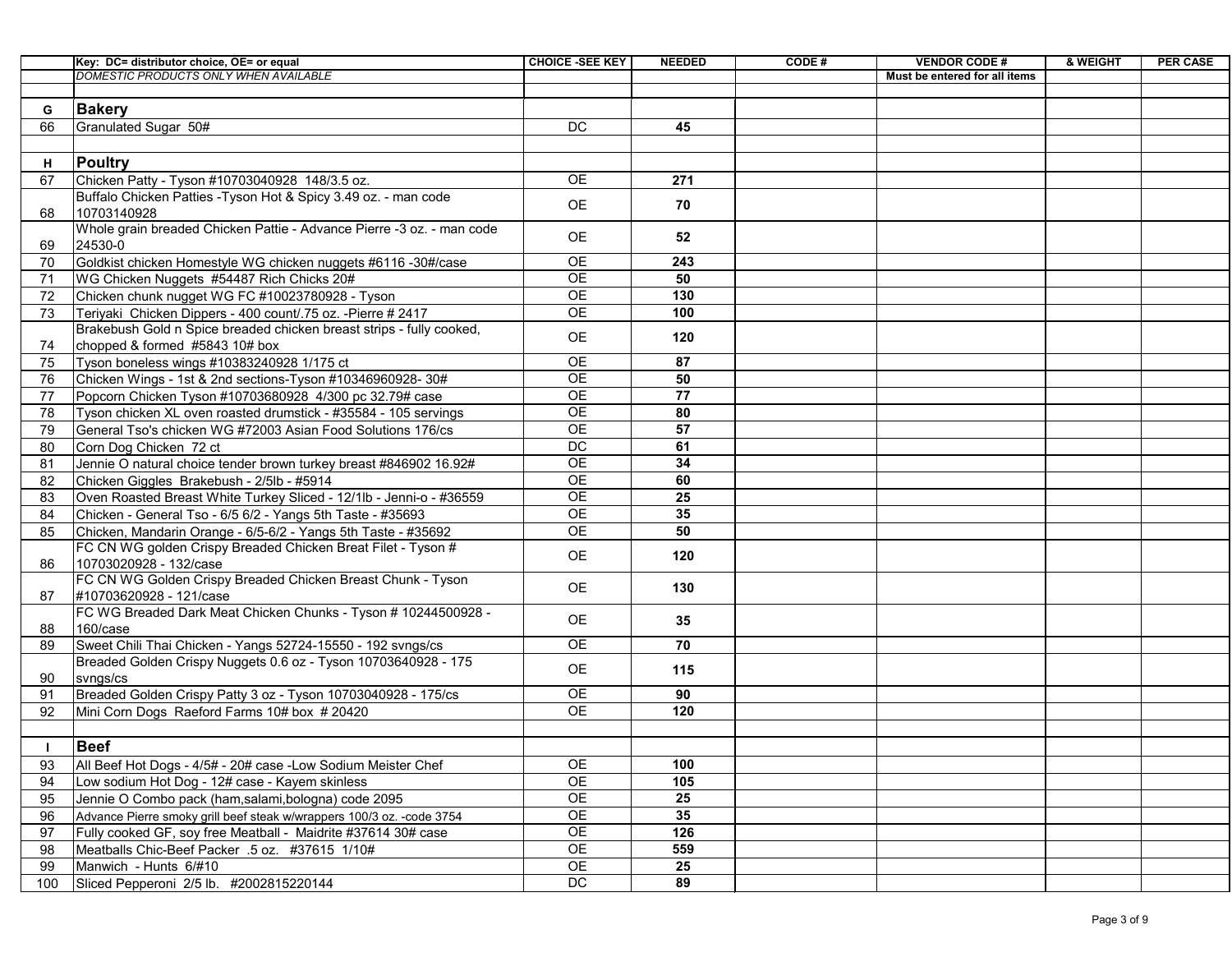|     | Key: DC= distributor choice, OE= or equal                                 | <b>CHOICE -SEE KEY</b> | <b>NEEDED</b> | CODE# | <b>VENDOR CODE#</b>           | & WEIGHT | <b>PER CASE</b> |
|-----|---------------------------------------------------------------------------|------------------------|---------------|-------|-------------------------------|----------|-----------------|
|     | <b>DOMESTIC PRODUCTS ONLY WHEN AVAILABLE</b>                              |                        |               |       | Must be entered for all items |          |                 |
|     |                                                                           |                        |               |       |                               |          |                 |
| 102 | Meatball Beef Italian Style 1 Oz - 2/5lb - Cortona - #37224               | <b>OE</b>              | 30            |       |                               |          |                 |
| 103 | Franks - Meat 8-1 Ext Mild - 4/5lb - M-Chef - #42750                      | <b>OE</b>              | 220           |       |                               |          |                 |
| 104 | Sliced Pepperoni (2/12.5lb) - Marght - #43185                             | <b>OE</b>              | 37            |       |                               |          |                 |
|     |                                                                           |                        |               |       |                               |          |                 |
|     | Pork                                                                      |                        |               |       |                               |          |                 |
| 105 | Ham boiled 10% low sodium - Hormel - 1/13 lb. # 23941                     | <b>OE</b>              | 105           |       |                               |          |                 |
| 106 | Sausage Link 1 oz. - precooked breakfast mild-Jones                       | <b>OE</b>              | 289           |       |                               |          |                 |
| 107 | Pork Sausage Patty - fully cooked Jones #43665 160/1 oz.                  | <b>OE</b>              | 817           |       |                               |          |                 |
| 108 | Breakfast Sausage Patty- Jones fully cooked #018755 80/2 oz               | <b>OE</b>              | 65            |       |                               |          |                 |
| 109 | Advance Pierre Honey BBQ Pork rib 100/3 oz.-code 3787                     | <b>OE</b>              | 75            |       |                               |          |                 |
| 110 | Rib B Que 2.5 oz.                                                         | <b>OE</b>              | 40            |       |                               |          |                 |
| 111 | Sliced Ham - Natural Juice - 12/1lb - Hormel - #43431                     | <b>OE</b>              | 25            |       |                               |          |                 |
| 112 | Pork Patty - Tyson 10000013787 - 100/case                                 | <b>OE</b>              | 60            |       |                               |          |                 |
|     |                                                                           |                        |               |       |                               |          |                 |
| K   | <b>Potatoes</b>                                                           |                        |               |       |                               |          |                 |
| 113 | Potato Rounds (Puffs) - Oven Ready - McCain                               | <b>OE</b>              | 550           |       |                               |          |                 |
| 114 | Smiles - Oven Ready - McCain                                              | <b>OE</b>              | 163           |       |                               |          |                 |
| 115 | Hash Browns - Orelda 120/2.3 oz                                           | <b>OE</b>              | 262           |       |                               |          |                 |
| 116 | Curly Fries - Seasoned - Oven Ready - McCain                              | <b>OE</b>              | 428           |       |                               |          |                 |
| 117 | Wedges with skin - Oven Ready - McCain                                    | <b>OE</b>              | 54            |       |                               |          |                 |
| 118 | Sweet Potato Fries - 6/2.5# - McCain                                      | <b>OE</b>              | 72            |       |                               |          |                 |
| 119 | Crinkle Cut Fries 6/5#                                                    | <b>DC</b>              | 164           |       |                               |          |                 |
| 120 | Tater Gems (Potato) - 6/5lb - Traditional - #32099                        | <b>OE</b>              | 115           |       |                               |          |                 |
|     |                                                                           |                        |               |       |                               |          |                 |
|     | <b>Fruit/Fruit Juice</b>                                                  |                        |               |       |                               |          |                 |
| 121 | Orange 4 oz                                                               | <b>DC</b>              | 618           |       |                               |          |                 |
| 122 | Apple Cherry Juice - Ardmore 70/4 oz                                      | <b>OE</b>              | 717           |       |                               |          |                 |
| 123 | Mango Wango Juice - Ardmore 70/4 oz                                       | <b>OE</b>              | 552           |       |                               |          |                 |
| 124 | Apple 4 oz                                                                | DC                     | 475           |       |                               |          |                 |
| 125 | Grape 4 oz                                                                | <b>DC</b>              | 425           |       |                               |          |                 |
| 126 | Switch juice - all varieties 24/8.4 oz                                    | <b>OE</b>              | 75            |       |                               |          |                 |
| 127 | Envy sparkling fruit juice-all flavors-8 oz can #2022/2015/2008/2077/2039 | <b>OE</b>              | 100           |       |                               |          |                 |
| 128 | Sidekicks, Assorted Flavors 84/4.4 oz                                     | <b>OE</b>              | 108           |       |                               |          |                 |
| 129 | Applesauce 6/#10                                                          | <b>OE</b>              | 25            |       |                               |          |                 |
| 130 | Applesauce unsweetened 4 oz cup 96/cs                                     | DC                     | 264           |       |                               |          |                 |
| 131 | Applesauce, strawberry 94/4 oz or 4.5 oz                                  | DC                     | 40            |       |                               |          |                 |
| 132 | Pineapple Chunks - 6/#10                                                  | DC                     | 144           |       |                               |          |                 |
| 133 | Pineapple Tidbits Juice Pack 6/#10                                        | DC                     | 64            |       |                               |          |                 |
| 134 | Raisins - individual boxes - 144/case                                     | DC                     | 33            |       |                               |          |                 |
| 135 | Dole Fruit Cups - Tropical Juice Fruit Cup, Shelf Stable 36/4 oz/case     | <b>OE</b>              | 30            |       |                               |          |                 |
| 136 | Dole Pineapple Cups 36/4 oz                                               | <b>OE</b>              | 90            |       |                               |          |                 |
| 137 | Dole Mandarin Orange Cups 4 oz 48/cs                                      | <b>OE</b>              | 355           |       |                               |          |                 |
| 138 | Peach Cups 4.4 oz Delmonte 48/cs                                          | <b>OE</b>              | 70            |       |                               |          |                 |
| 139 | Pear Cups 4.4 oz Delmonte 48/cs                                           | <b>OE</b>              | 65            |       |                               |          |                 |
| 140 | Mixed Fruit Cups 4.4 oz Delmonte                                          | <b>OE</b>              | 75            |       |                               |          |                 |
| 141 | Mandarin Oranges 6/#10 can                                                | DC                     | 137           |       |                               |          |                 |
|     |                                                                           |                        |               |       |                               |          |                 |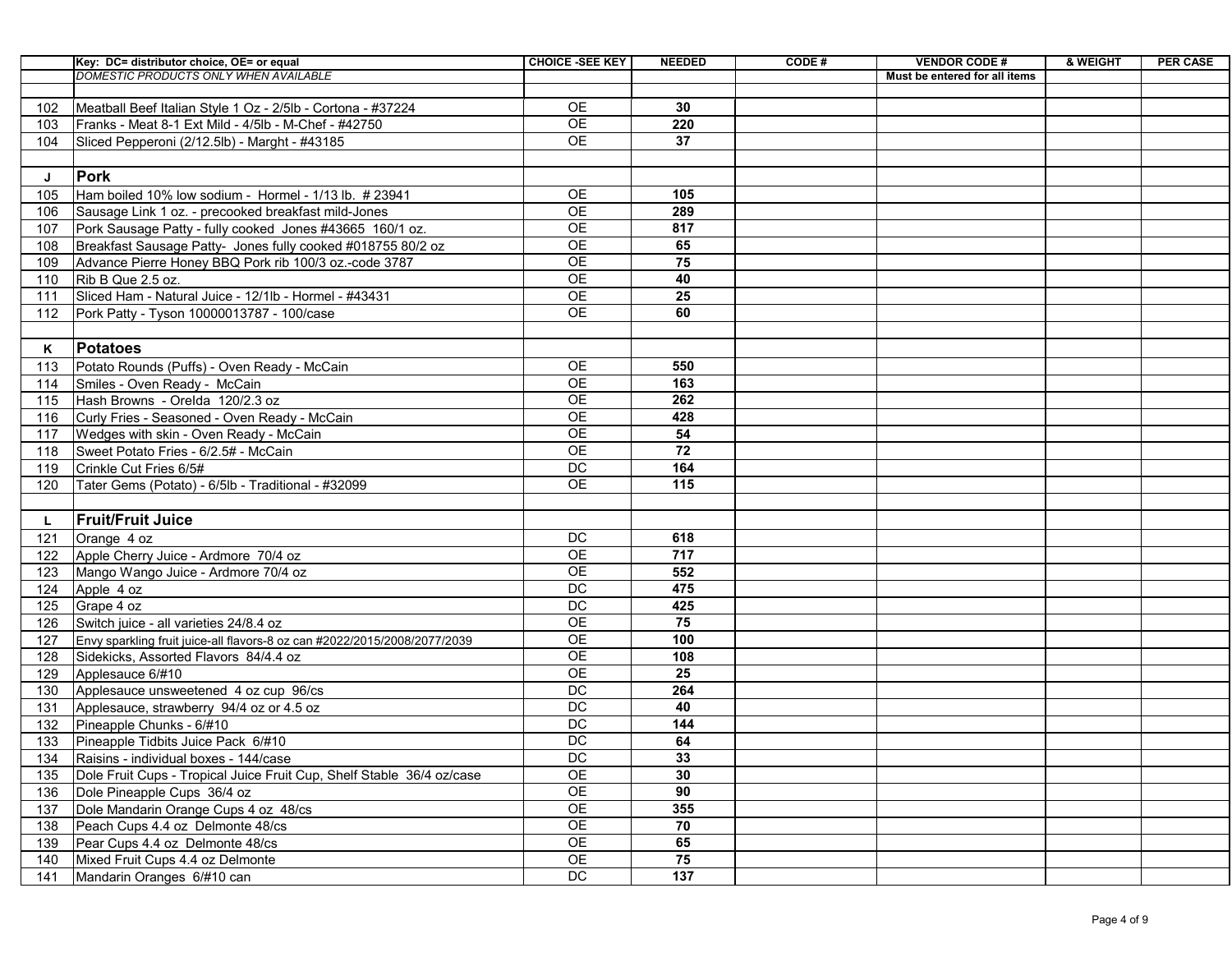|     | Key: DC= distributor choice, OE= or equal                               | <b>CHOICE -SEE KEY</b> | <b>NEEDED</b> | CODE# | <b>VENDOR CODE#</b>           | & WEIGHT | <b>PER CASE</b> |
|-----|-------------------------------------------------------------------------|------------------------|---------------|-------|-------------------------------|----------|-----------------|
|     | DOMESTIC PRODUCTS ONLY WHEN AVAILABLE                                   |                        |               |       | Must be entered for all items |          |                 |
|     |                                                                         |                        |               |       |                               |          |                 |
|     | Shelf Stable Juice Box - 100% Fruit Juice - all varieties - Apple & Eve | <b>OE</b>              | 2,950         |       |                               |          |                 |
| 142 | 40/4.23 oz                                                              |                        |               |       |                               |          |                 |
| 143 | Shelf Stable Juice Box - 6 oz - all varieties - Apple & Eve 36/cs       | <b>OE</b>              | 1,240         |       |                               |          |                 |
| 144 | Ardmour Fruit Punch Juice 70/4 oz                                       | <b>OE</b>              | 235           |       |                               |          |                 |
| 145 | Juice Cups Ardmore Farms: 96/4oz - Apple                                | <b>OE</b>              | 3,172         |       |                               |          |                 |
| 146 | Juice Cups Ardmore Farms: 96/4oz - Orange                               | <b>OE</b>              | 222           |       |                               |          |                 |
| 147 | Juice Cups Ardmore Farms: 96/4oz - Grape                                | <b>OE</b>              | 77            |       |                               |          |                 |
| 148 | Juice Cups Ardmore Farms: 96/4oz - Fruit Punch                          | <b>OE</b>              | 102           |       |                               |          |                 |
| 149 | Juice Cups Ardmore Farms: 96/4oz - Pineapple Orange                     | <b>OE</b>              | 222           |       |                               |          |                 |
|     | Wango Mango Vegetable/Fruit Jice Blend Aseptic Juice Box With Straw -   | <b>OE</b>              | 450           |       |                               |          |                 |
| 150 | 44/4.23oz - Ardmor - #32853                                             |                        |               |       |                               |          |                 |
| 151 | Fruit Apple Slices - 100/2oz - Packer - #70070                          | <b>OE</b>              | 300           |       |                               |          |                 |
| 152 | Dried Apple Crisp - 125/0.34oz - Tree Top - #01388                      | <b>OE</b>              | 188           |       |                               |          |                 |
| 153 | ZeeZees Applesauce - 94/4.5 oz - all flavors: strawberry banana         | <b>OE</b>              | 60            |       |                               |          |                 |
|     |                                                                         |                        |               |       |                               |          |                 |
| M   | Pizza                                                                   |                        |               |       |                               |          |                 |
| 154 | $ 4"x6"$ Pizza The Max 12075, 96/5.6 oz - minimum 51% whole grain       | <b>OE</b>              | 50            |       |                               |          |                 |
| 155 | French Bread Pizza- Tony's #78356 60/4.94 oz                            | <b>OE</b>              | 172           |       |                               |          |                 |
|     | Double Stuff Crust whole grain pizza - The Max, 48/3.74 oz- minimum 51% |                        |               |       |                               |          |                 |
| 156 | whole grain                                                             | <b>OE</b>              | 150           |       |                               |          |                 |
| 157 | Whole Grain Stuffed Crust - 72 ct./5.75 oz Conagra 77387-12671          | <b>OE</b>              | 83            |       |                               |          |                 |
| 158 | 5" personal round pizza Tony's #72580 60 ct                             | <b>OE</b>              | 250           |       |                               |          |                 |
| 159 | Rich's Pizza Crunchers #65225 - 25# case                                | <b>OE</b>              | 105           |       |                               |          |                 |
| 160 | The Max 5" personal pizza - 60 per case                                 | <b>OE</b>              | 240           |       |                               |          |                 |
| 161 | Schwan's Big Daddy hand tossed 16" 51% WG pizza #78398 72/cs            | <b>OE</b>              | 72            |       |                               |          |                 |
| 162 | WG Par Baked Pizza Crust 12 x 16 - Deorio 24/16 oz                      | <b>OE</b>              | 187           |       |                               |          |                 |
| 163 | Pizza Stick - Bosco 144/6" #702011-1120                                 | <b>OE</b>              | 152           |       |                               |          |                 |
| 164 | Pizza Crunchers Buffalo - Rich's #65224 - 69/case                       | <b>OE</b>              | 50            |       |                               |          |                 |
| 165 | The MAX WG Pizza Quesdailla Chicken - #77387-12700 - 96/case            | <b>OE</b>              | 50            |       |                               |          |                 |
| 166 | Deep Dish 5" Round Pizza 51% WG - Tony's 72580 - 60/case                | <b>OE</b>              | 450           |       |                               |          |                 |
| 167 | Hand Tossed Big Daddy's 16" Pizza 51% WG - Tony's 78398 - 72/case       | <b>OE</b>              | 40            |       |                               |          |                 |
| 168 | Pizza Bites Cheese Bulk - Wild Mikes 11003 - #42004 - 240 svngs/cs      | <b>OE</b>              | 30            |       |                               |          |                 |
| 169 | Mini Cheese Pizza Bagel - Tasty Brand - 96 svngs/cs                     | <b>OE</b>              | 65            |       |                               |          |                 |
| 170 | Whole Grain Pizza French Bread - 40/5.5oz - Nardone Brothers - #98061   | <b>OE</b>              | 200           |       |                               |          |                 |
|     |                                                                         |                        |               |       |                               |          |                 |
|     | <b>Grains</b>                                                           |                        |               |       |                               |          |                 |
| N   |                                                                         |                        |               |       |                               |          |                 |
| 171 | 10" Wraps - Tyson - assorted varieties                                  | <b>OE</b>              | 60<br>25      |       |                               |          |                 |
| 172 | Breadstick 6" - Gilardi 144/2.21 oz                                     | <b>OE</b>              |               |       |                               |          |                 |
| 173 | Rich's WG reduced sodium breaded cheese stick #65219                    | <b>OE</b>              | 180           |       |                               |          |                 |
| 174 | Garlic Knot - Wenner #76489-80013 60/1.3 oz                             | <b>OE</b>              | 203           |       |                               |          |                 |
| 175 | Wild Mike's 51% WG cheese filled breadstick bites                       | <b>OE</b>              | 140           |       |                               |          |                 |
| 176 | Bridgeford Wheat Biscuit 2.25 oz - #6285                                | <b>OE</b>              | 54            |       |                               |          |                 |
| 177 | Lenders white WG bagel #40955 - 72/2 oz                                 | <b>OE</b>              | 239           |       |                               |          |                 |
| 178 | WG Sunbutter & jelly sandwich 96/2.8 oz - #48736                        | <b>OE</b>              | 103           |       |                               |          |                 |
| 179 | Tortilla wrap 6" wheat 24/12 ct                                         | <b>DC</b>              | 27            |       |                               |          |                 |
| 180 | Tortilla wrap - 8" WW -Solis # 37760 12/12 ct                           | <b>OE</b>              | 25            |       |                               |          |                 |
| 181 | Tortilla wrap - 10# WW- Solis # 37784 12/12 ct                          | <b>OE</b>              | 100           |       |                               |          |                 |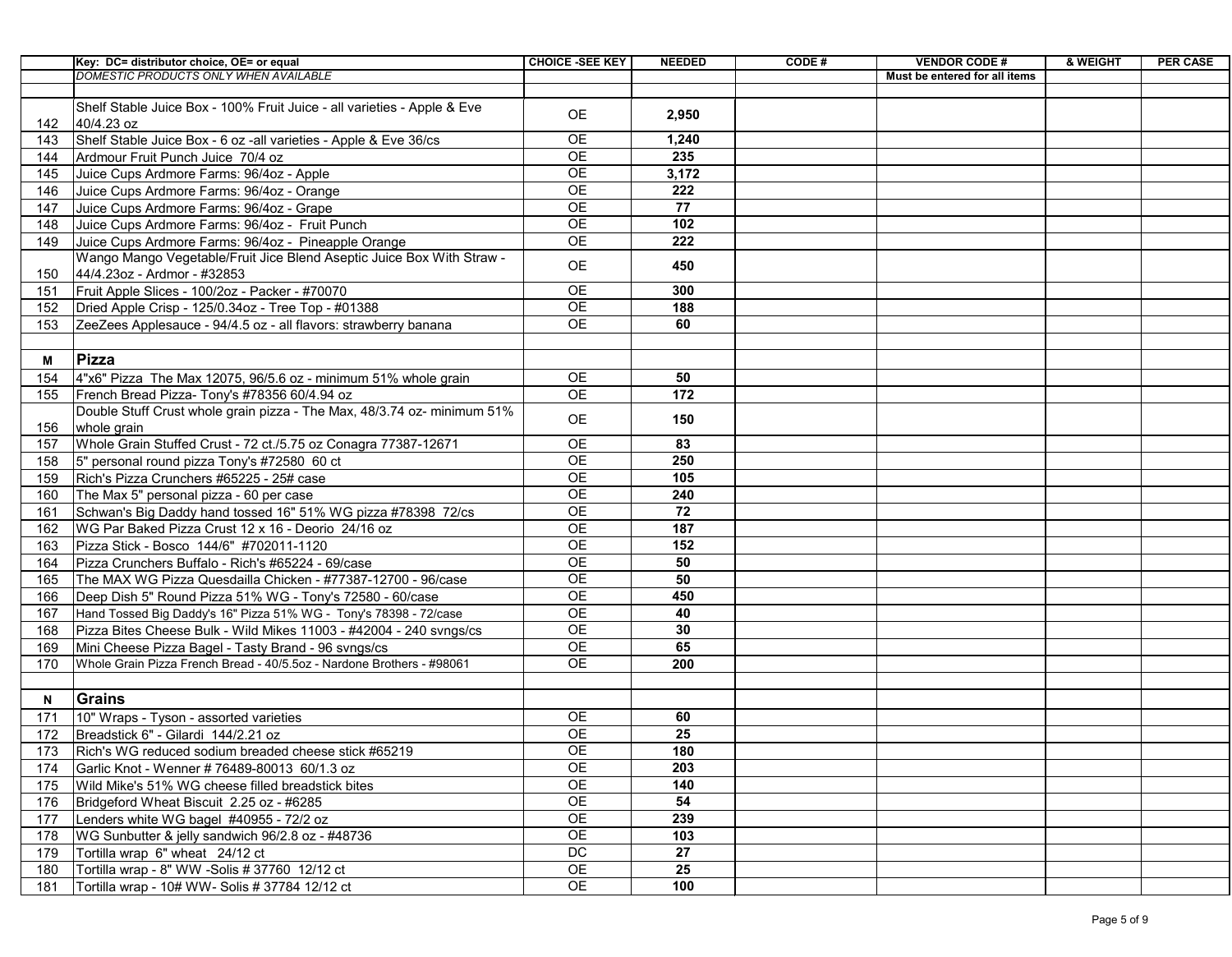|     | Key: DC= distributor choice, OE= or equal                                    | <b>CHOICE -SEE KEY</b> | <b>NEEDED</b> | CODE# | <b>VENDOR CODE#</b>           | & WEIGHT | <b>PER CASE</b> |
|-----|------------------------------------------------------------------------------|------------------------|---------------|-------|-------------------------------|----------|-----------------|
|     | DOMESTIC PRODUCTS ONLY WHEN AVAILABLE                                        |                        |               |       | Must be entered for all items |          |                 |
|     |                                                                              |                        |               |       |                               |          |                 |
| 182 | Rich's 6x6 WG Flatbread 195/2.2 oz #14010                                    | <b>OE</b>              | 69            |       |                               |          |                 |
| 183 | Muffins 1.8 oz - wrapped - all varieties - Muffintown - 51% whole grain rich | <b>OE</b>              | 391           |       |                               |          |                 |
| 184 | Muffins 3 oz - wrapped - all varieties - Muffintown - 51% whole grain rich   | <b>OE</b>              | 440           |       |                               |          |                 |
| 185 | Muffin top, blueberry Smart Choice, IW 48/3.1 oz                             | <b>OE</b>              | 112           |       |                               |          |                 |
| 186 | Pillsbury Mini Cinnis Pastry rolls 72/2.29 oz                                | <b>OE</b>              | 107           |       |                               |          |                 |
| 187 | Hadley WW IW cinnamon roll 36/2.7 oz. #40824                                 | <b>OE</b>              | 300           |       |                               |          |                 |
| 188 | Croissant WG 144/2.2 oz. - #40818                                            | <b>DC</b>              | 229           |       |                               |          |                 |
| 189 | Apple and Strawberry Delights - Fieldstone 128/1.4 oz                        | <b>OE</b>              | 50            |       |                               |          |                 |
| 190 | Sky Blue Whole Wheat Breakfast Bun (51% whole wheat) #WWB5160                | <b>OE</b>              | 50            |       |                               |          |                 |
|     | Sky Blue Honey Wheat Breakfast Bar (51% whole wheat) 72/case 2.5 oz          | <b>OE</b>              | 220           |       |                               |          |                 |
| 191 | #HWB5172                                                                     |                        |               |       |                               |          |                 |
| 192 | Sky Blue bakery chocolate chip muffin 1G - 96/1.6 oz                         | <b>OE</b>              | 110           |       |                               |          |                 |
| 193 | Sky Blue bakery chocolate chip muffin 2G - #41087-48/3.2 oz                  | <b>OE</b>              | 125           |       |                               |          |                 |
| 194 | Sky Blue cinnamon crumb cake 72/3 oz #41086                                  | <b>OE</b>              | 192           |       |                               |          |                 |
| 195 | Sky Blue WG Pumpkin slice 70/3.4 oz                                          | <b>OE</b>              | 87            |       |                               |          |                 |
| 196 | Sky Blue mixed berry slice #41085 70/3.4 oz                                  | <b>OE</b>              | 35            |       |                               |          |                 |
| 197 | Soft Pretzel WG J&J #42228 100/2.2 oz                                        | <b>OE</b>              | 111           |       |                               |          |                 |
| 198 | White All Purpose Flour 50#                                                  | <b>DC</b>              | 37            |       |                               |          |                 |
| 199 | <b>Spanish Rice Mix</b>                                                      | <b>DC</b>              | 40            |       |                               |          |                 |
| 200 | Uncle Ben's brown rice 25# bag - man code 12111                              | <b>OE</b>              | 80            |       |                               |          |                 |
| 201 | Pancakes 144 ct. - whole grain rich                                          | <b>DC</b>              | 60            |       |                               |          |                 |
| 202 | Pancakes - Bakecrafters 144/1.3 oz                                           | <b>OE</b>              | 50            |       |                               |          |                 |
| 203 | Pillsbury mini pancakes assorted 72/3.1 oz                                   | <b>OE</b>              | 246           |       |                               |          |                 |
| 204 | Richs WG French Toast Stick 12/2# #37720                                     | <b>OE</b>              | 41            |       |                               |          |                 |
| 205 | Bakecrafters TX Toast #43652 - 120/1.3 oz                                    | <b>OE</b>              | 133           |       |                               |          |                 |
| 206 | Waffles Bulk #43651 144/1.3 oz - Bake Crafters                               | <b>OE</b>              | 85            |       |                               |          |                 |
| 207 | WG Waffle sticks - Krustaez 9/24 ct                                          | OE                     | 45            |       |                               |          |                 |
| 208 | Whole Grain 2 pack cracker - Honey Graham                                    | <b>DC</b>              | 181           |       |                               |          |                 |
| 209 | MJM WG Cracker #11606 100/2 oz                                               | <b>OE</b>              | 177           |       |                               |          |                 |
| 210 | Cheerio bars - all varieties 96 ct                                           | <b>OE</b>              | 40            |       |                               |          |                 |
| 211 | Cocoa Krisp WG Bar - Kellogg - 96/1.34 oz.                                   | <b>OE</b>              | 140           |       |                               |          |                 |
| 212 | Trix bar                                                                     | <b>OE</b>              | 30            |       |                               |          |                 |
| 213 | Cinnamon Toast Crunch Bar 96/1.4 oz - #10134                                 | <b>OE</b>              | 188           |       |                               |          |                 |
| 214 | Nutra Grain Bars 48/case - all varieties                                     | <b>OE</b>              | 354           |       |                               |          |                 |
| 215 | BeneFIT Breakfast Bar - Banana Chocolate - 2.5/48 per case                   | <b>OE</b>              | 148           |       |                               |          |                 |
| 216 | BeneFIT Breakfast Bar- Oatmeal Chocolate Chip-2.5/48                         | <b>OE</b>              | 553           |       |                               |          |                 |
| 217 | Ultimate breakfast round -all varieties                                      | <b>DC</b>              | 40            |       |                               |          |                 |
| 218 | Betty Crocker Oatmeal Bars (Double Choc, Choc Chip) 1.24 oz./144             | <b>OE</b>              | 65            |       |                               |          |                 |
| 219 | White whole grain Pasta - all varieties - 20# bag - JM Swank                 | <b>OE</b>              | 40            |       |                               |          |                 |
| 220 | <b>WG Pasta - Barilla - all varieties</b>                                    | <b>OE</b>              | 349           |       |                               |          |                 |
| 221 | WG Lasagna roll ups - Tasty Brands 110/4.3 oz. -#98757                       | <b>OE</b>              | 39            |       |                               |          |                 |
| 222 | Super bakery Banana bread 3.4 oz. WG IW = 2 grain                            | <b>OE</b>              | 226           |       |                               |          |                 |
| 223 | Super bakery Chocolate Bread                                                 | <b>OE</b>              | 51            |       |                               |          |                 |
| 224 | Croutons Bulk #24891 4/2.5# - Marzetti                                       | <b>OE</b>              | 52            |       |                               |          |                 |
| 225 | Granola - bulk #09809 MOM Brand                                              | <b>OE</b>              | 40            |       |                               |          |                 |
| 226 | Granola - 150/1.25 oz.                                                       | <b>DC</b>              | 124           |       |                               |          |                 |
| 227 | <b>WG Garlic toast - Bakecrafters 120/1.3 oz.</b>                            | <b>OE</b>              | 84            |       |                               |          |                 |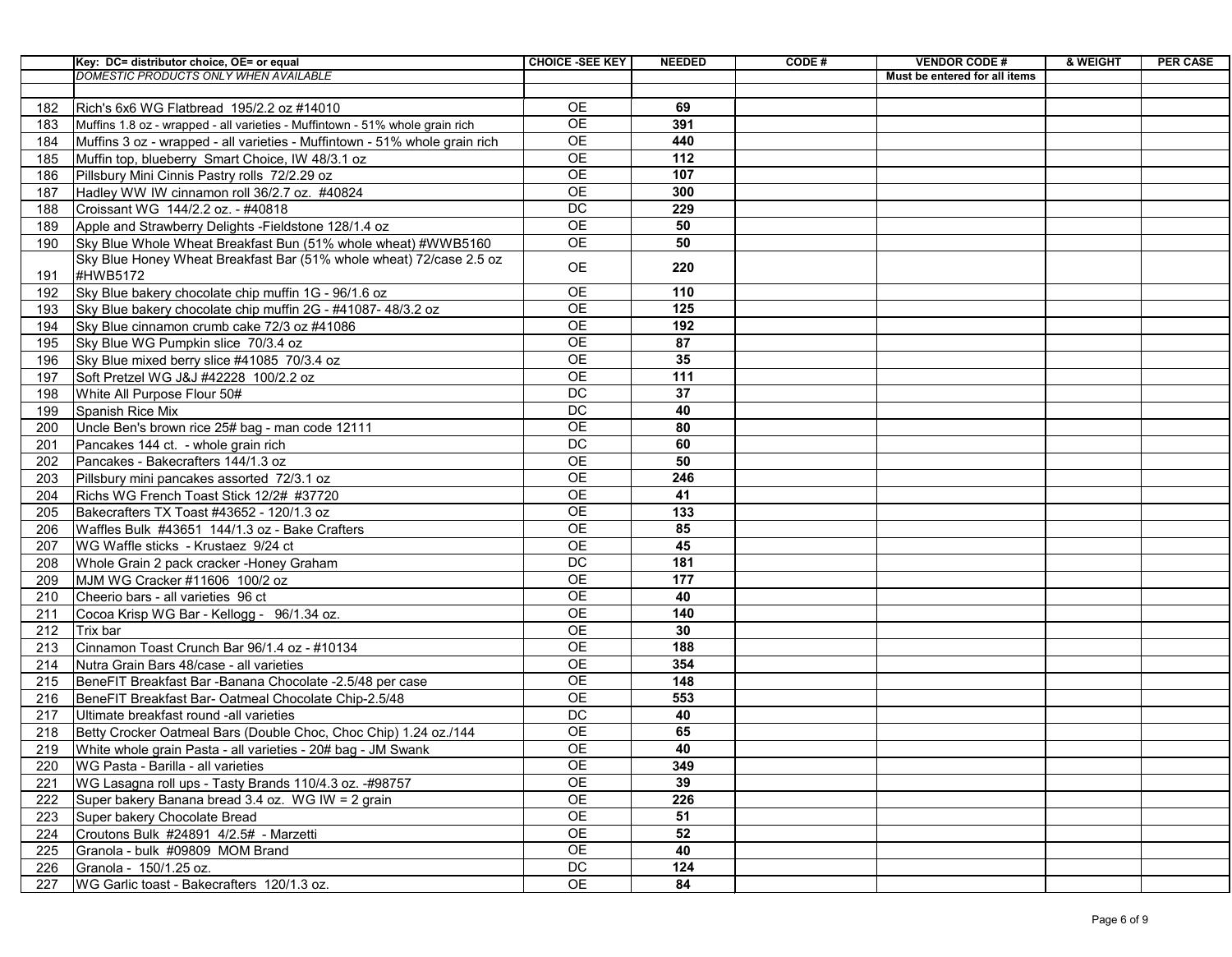|             | Key: DC= distributor choice, OE= or equal                                                                                                  | <b>CHOICE -SEE KEY</b> | <b>NEEDED</b> | CODE# | <b>VENDOR CODE#</b>           | & WEIGHT | <b>PER CASE</b> |
|-------------|--------------------------------------------------------------------------------------------------------------------------------------------|------------------------|---------------|-------|-------------------------------|----------|-----------------|
|             | <b>DOMESTIC PRODUCTS ONLY WHEN AVAILABLE</b>                                                                                               |                        |               |       | Must be entered for all items |          |                 |
|             |                                                                                                                                            |                        |               |       |                               |          |                 |
| 228         | Bakecrafters French Toast Stick - 2/5# - #447                                                                                              | <b>OE</b>              | 282           |       |                               |          |                 |
|             | Whole Grain French Toast Sticks - 88/3oz - Bake Crafters Associated                                                                        | <b>OE</b>              | 166           |       |                               |          |                 |
| 229         | Bakeries - #43637                                                                                                                          |                        |               |       |                               |          |                 |
|             |                                                                                                                                            | <b>OE</b>              | 100           |       |                               |          |                 |
| 230         | BRKFST BRK TRIX RS WG CEREAL KIT ES - 1/60ct - ES Foods - #09678                                                                           |                        |               |       |                               |          |                 |
|             | Chocolate Chip Whole Grain Muffin - Individually Wrapped - 96/2oz - Muffin                                                                 | <b>OE</b>              | 120           |       |                               |          |                 |
| 231         | Town - #40954                                                                                                                              |                        |               |       |                               |          |                 |
| 232         | Mini Corn Muffin - 216/1oz - Muffin Town - #41587                                                                                          | <b>OE</b>              | 120           |       |                               |          |                 |
|             | Pumpkin Flavored Bread Slice - Whole Grain - 70/3.4oz - Super Bakery -                                                                     | <b>OE</b>              | 45            |       |                               |          |                 |
| 233         | #40803                                                                                                                                     |                        |               |       |                               |          |                 |
|             | French Toast Sticks, Whole Grain, (2 Pk) - 88/3oz - Bake Crafters - #43637                                                                 | <b>OE</b>              | 40            |       |                               |          |                 |
| 234         |                                                                                                                                            | <b>OE</b>              | 40            |       |                               |          |                 |
| 235<br>236  | Pasta Shell - Stuffed - Whole Grain - 112/4.62 - Tasty Brands - #98758<br>Garlic Roll Knots - Whole Grain - Tasty Brans - 144/2oz - #42109 | <b>OE</b>              | 65            |       |                               |          |                 |
|             | Breakfast Bar Honey Wheat - Whole Grain - Ind Wrapped - 72/2.8oz - Sky                                                                     |                        |               |       |                               |          |                 |
| 237         | Blue - #42218                                                                                                                              | <b>OE</b>              | 120           |       |                               |          |                 |
|             |                                                                                                                                            |                        |               |       |                               |          |                 |
|             |                                                                                                                                            |                        |               |       |                               |          |                 |
| $\mathbf 0$ | <b>Cookie Dough/Desserts</b>                                                                                                               |                        |               |       |                               |          |                 |
| 238         | Assorted Bonzers RF WG IW Cookies 72/1.5 oz.                                                                                               | <b>OE</b><br><b>DC</b> | 75<br>30      |       |                               |          |                 |
| 239         | Sherbet Cups 96 ct./4 oz.                                                                                                                  |                        |               |       |                               |          |                 |
| 240         | Cookie Dough - Chocolate Chip Traditional - 320/1oz - Davids - #41894                                                                      | <b>OE</b>              | 25            |       |                               |          |                 |
|             | Cookie Dough - Butter Sugar Cookies - 320/1oz - Otis Spunkmeyer Value                                                                      | <b>OE</b>              | 25            |       |                               |          |                 |
| 241         | Zone - #41789                                                                                                                              |                        |               |       |                               |          |                 |
|             |                                                                                                                                            |                        |               |       |                               |          |                 |
| P           | <b>Cheese</b>                                                                                                                              |                        |               |       |                               |          |                 |
| 242         | Gilardi Conagra WG Max Stix #77387-12685 192/cs                                                                                            | <b>OE</b>              | 171           |       |                               |          |                 |
| 243         | Cream Cheese - IW #39744 100/1 oz. Green Mountain                                                                                          | <b>OE</b>              | 380           |       |                               |          |                 |
| 244         | Shredded parmesan cheese 5 lb. #33701                                                                                                      | <b>DC</b>              | 41            |       |                               |          |                 |
| 245         | Shredded mild cheddar cheese 4/#5 Land O Lakes                                                                                             | <b>OE</b>              | 40            |       |                               |          |                 |
| 246         | Reduced fat Land O Lakes Cheese Cubes 200/10 oz.                                                                                           | <b>OE</b>              | 40            |       |                               |          |                 |
| 247         | Cheese Marble Sticks - 168/10oz - Bongards' Creameries - #29856                                                                            | <b>OE</b>              | 60            |       |                               |          |                 |
| 248         | Cheese Ceddar Sticks - 168/10oz - Bongards' Creameries - #29857                                                                            | <b>OE</b>              | 95            |       |                               |          |                 |
| 249         | RFRS Cheddar Cheese Sticks - Bongard's #40291 - 168/case                                                                                   | <b>OE</b>              | 40            |       |                               |          |                 |
| 250         | Cheddar Cheese Dip Cup - 140/3oz - Land O Lakes - #98643                                                                                   | <b>OE</b>              | 130           |       |                               |          |                 |
| 251         | Lite Mozzarella String Cheese - Bongards #752471 - 168/case                                                                                | <b>OE</b>              | 100           |       |                               |          |                 |
|             |                                                                                                                                            |                        |               |       |                               |          |                 |
| Q           | Eggs/Vegetarian                                                                                                                            |                        |               |       |                               |          |                 |
| 252         | Sunny Fresh Colby cheese omelet 225/2.1 oz. - code 40176                                                                                   | <b>OE</b>              | 46            |       |                               |          |                 |
| 253         | Sunny Fresh grilled egg patties - 369/1.25 oz. - code 40710                                                                                | <b>OE</b>              | 20            |       |                               |          |                 |
| 254         | Minh Vegetarian Eggroll #39327 - 130/3.1 oz.                                                                                               | <b>OE</b>              | 34            |       |                               |          |                 |
| 255         | Hard Cooked Eggs - Michael Foods #85018                                                                                                    | <b>OE</b>              | 57            |       |                               |          |                 |
| 256         | Cheddar Omelet - Michael Foods # 85037                                                                                                     | <b>OE</b>              | 40            |       |                               |          |                 |
|             |                                                                                                                                            |                        |               |       |                               |          |                 |
|             | <b>Cereal - Minimum Whole Grain of 51%</b>                                                                                                 |                        |               |       |                               |          |                 |
| 257         | 96 Bowl Pack - General Mills Cereal -all varieties                                                                                         | <b>OE</b>              | 608           |       |                               |          |                 |
| 258         | General Mills Low Sugar cereal-all varieties- specify size                                                                                 | <b>OE</b>              | 400           |       |                               |          |                 |
| 259         | 96 Bowl Pack - Kellogg's Cereal - all varieties                                                                                            | <b>OE</b>              | 283           |       |                               |          |                 |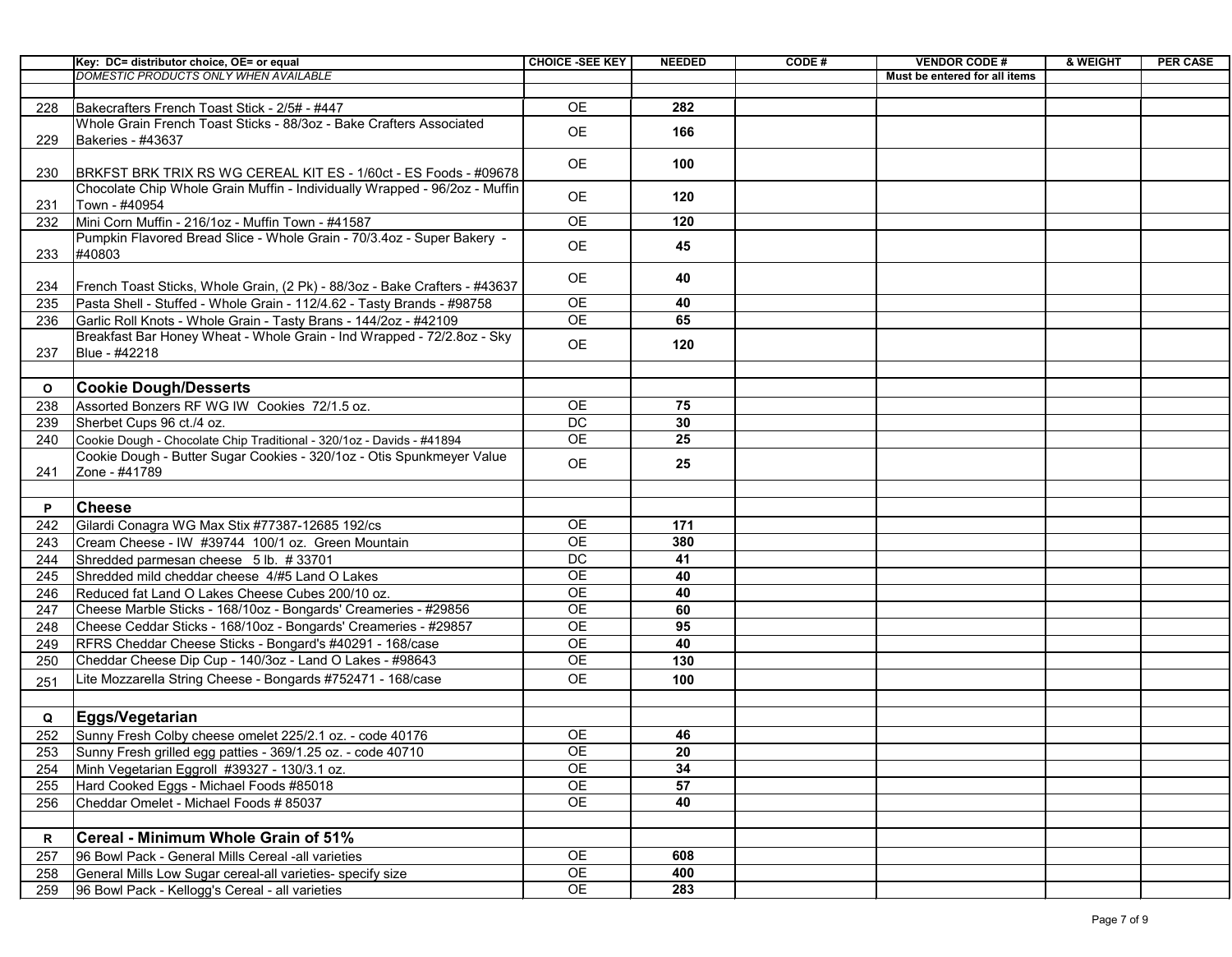|            | Key: DC= distributor choice, OE= or equal                                                                              | <b>CHOICE -SEE KEY</b> | <b>NEEDED</b> | CODE# | <b>VENDOR CODE#</b>           | & WEIGHT | <b>PER CASE</b> |
|------------|------------------------------------------------------------------------------------------------------------------------|------------------------|---------------|-------|-------------------------------|----------|-----------------|
|            | DOMESTIC PRODUCTS ONLY WHEN AVAILABLE                                                                                  |                        |               |       | Must be entered for all items |          |                 |
|            |                                                                                                                        |                        |               |       |                               |          |                 |
| 260        | Kellogg's Low Sugar cereal - all varieties - specify size                                                              | <b>OE</b><br><b>OE</b> | 375<br>100    |       |                               |          |                 |
| 261        | Maltomeal Cereals - single - all flavors                                                                               |                        |               |       |                               |          |                 |
| 262        | Bulk Cereal - all varieties - 4 bags/case                                                                              | <b>DC</b>              | 50            |       |                               |          |                 |
| S          | Miscellaneous                                                                                                          |                        |               |       |                               |          |                 |
|            |                                                                                                                        | DC                     | 36            |       |                               |          |                 |
| 263        | Laundry Detergent 100 oz.                                                                                              | <b>OE</b>              | 25            |       |                               |          |                 |
| 264<br>265 | Shurguard Plus Quat Sanitizer - US Chemical - 4/1 gal<br>Special Pink manual Pot & Pan Detergent - ComSource - 4/1 gal | <b>OE</b>              | 30            |       |                               |          |                 |
| 266        | Bleach - any brand - 1 gallon                                                                                          | DE                     | 87            |       |                               |          |                 |
| 267        | Simple Green Industrial Cleaner and Degreaser - 1 gal                                                                  | <b>OE</b>              | 50            |       |                               |          |                 |
|            |                                                                                                                        |                        |               |       |                               |          |                 |
|            | <b>Food Release</b>                                                                                                    |                        |               |       |                               |          |                 |
| 268        | Food Release Aerosol Can - Plain - 6/case                                                                              | <b>OE</b>              | 86            |       |                               |          |                 |
|            |                                                                                                                        |                        |               |       |                               |          |                 |
| U          | <b>Yogurt/Dairy</b>                                                                                                    |                        |               |       |                               |          |                 |
| 269        | Yogurt 4 oz. assorted flavors                                                                                          | <b>DC</b>              | 1,070         |       |                               |          |                 |
| 270        | Yogurt - plain 32 ounce                                                                                                | <b>DC</b>              | 25            |       |                               |          |                 |
| 271        | Yogurt 5# container - 4/case - All Varieties                                                                           | <b>DC</b>              | 679           |       |                               |          |                 |
| 272        | Danimals 4 oz. yogurt                                                                                                  | <b>OE</b>              | 130           |       |                               |          |                 |
| 273        | Trix 4 oz. yogurt                                                                                                      | <b>OE</b>              | 80            |       |                               |          |                 |
| 274        | Hershey's Shelf Stable UHT Milk 1% White Milk 8 oz. - 27/8 oz.                                                         | <b>OE</b>              | 342           |       |                               |          |                 |
| 275        | Hershey's Shelf Stable UHT Milk FF Chocolate 8 oz. - 27/8 oz.                                                          | <b>OE</b>              | 540           |       |                               |          |                 |
| 276        | Whip Topping non dairy - Rich's 12/1# bag                                                                              | <b>OE</b>              | 29            |       |                               |          |                 |
| 277        | Soy Milk - Vanilla - Singles - 24/8oz - Kikkoman - #16794                                                              | <b>OE</b>              | 65            |       |                               |          |                 |
| 278        | Sour Cream - 100/1oz - Hood - #30460                                                                                   | <b>OE</b>              | 165           |       |                               |          |                 |
|            |                                                                                                                        |                        |               |       |                               |          |                 |
|            | <b>Butter</b>                                                                                                          |                        |               |       |                               |          |                 |
| 279        | Margarine Butter Blend 30/1#                                                                                           | <b>DC</b>              | 114           |       |                               |          |                 |
| 280        | Margarine cups 600 count - Promise                                                                                     | <b>OE</b>              | 29            |       |                               |          |                 |
| 281        | <b>WOW Butter 2/4# Wow Butter Foods</b>                                                                                | <b>OE</b>              | 100           |       |                               |          |                 |
|            |                                                                                                                        |                        |               |       |                               |          |                 |
| W          | Snacks                                                                                                                 |                        |               |       |                               |          |                 |
| 282        | Potato Chips 104 count snack - all varieties                                                                           | <b>DC</b>              | 440           |       |                               |          |                 |
| 283        | Potato Chips 120 count fun size - all varieties                                                                        | DC                     | 282           |       |                               |          |                 |
| 284        | Cape Cod Reduced Fat Potato Chip 120/.5 oz.                                                                            | <b>OE</b>              | 52            |       |                               |          |                 |
| 285        | Bulk Tortilla Chips Mission round 6/2 lb #8641                                                                         | DC                     | 115           |       |                               |          |                 |
| 286        | White tortilla chips - case 1# bags                                                                                    | DC                     | 110           |       |                               |          |                 |
| 287        | Tostito Chips - 80/1.5 oz - Barrel of Fun                                                                              | <b>OE</b>              | 290           |       |                               |          |                 |
| 288        | Frito Tostito chips- Round - 8/16 oz per case                                                                          | <b>OE</b>              | 65            |       |                               |          |                 |
| 289        | Dorito's chips - all flavors - specify size                                                                            | <b>OE</b>              | 283           |       |                               |          |                 |
| 290        | Reduced Fat Nacho Cheese Doritos 72/1 oz                                                                               | <b>OE</b>              | 170           |       |                               |          |                 |
| 291        | Fritos - bulk - Frito Lay - 8/#1                                                                                       | <b>OE</b>              | 30            |       |                               |          |                 |
| 292        | Cheeto's Baked Crunch 104/88 oz #62933                                                                                 | OE                     | 25            |       |                               |          |                 |
| 293        | <b>WW Cheez It .7 oz</b>                                                                                               | <b>OE</b>              | 52            |       |                               |          |                 |
| 294        | WG Cheez Its - 60/1.5 oz                                                                                               | <b>OE</b>              | 160           |       |                               |          |                 |
| 295        | Graham Cracker Chocolate Bear #402001 1/300 ct                                                                         | DC                     | 157           |       |                               |          |                 |